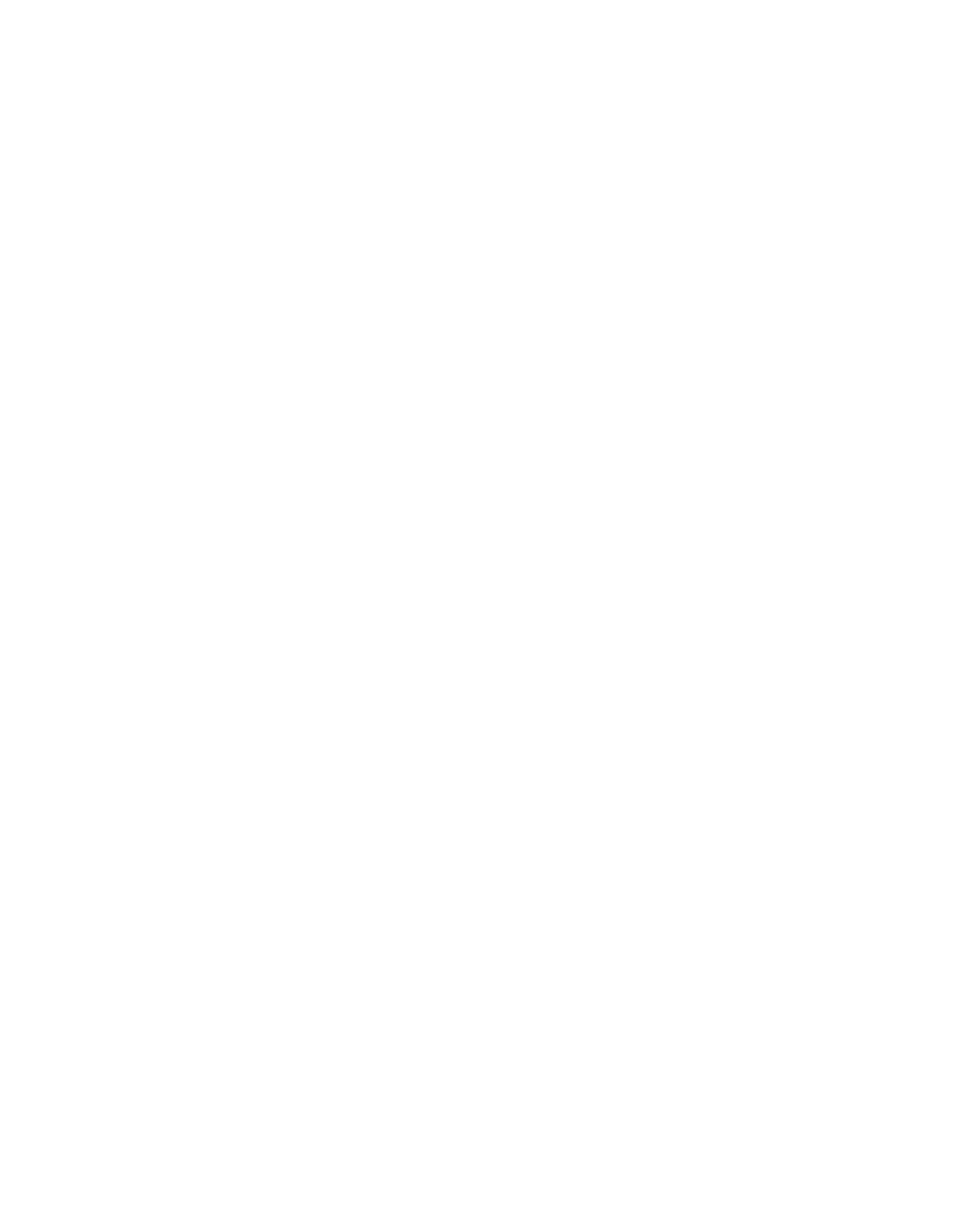# INTRODUCTION

Reading is a very important skill. People need it to stay alive in any community. As asserted by Levine, Ferenz, and Reves (2000), students are required to be capable of comprehending academic text. It is risky when university students have deficiency and tend to fail in reading comprehension (Giuliano & Sullivan, 2007). Indonesian students of university ideally have the capability to comprehend the advanced reading texts but this is the case. Even though they have finished the study the high school course content, a number of students could not read the texts for the university level.

Reading comprehension is considered an important key for successful learning. When having difficulty comprehending university textbooks, students will suffer from performances. It is important to provide students with challenging reading materials, neither too difficult nor too easy, to challenge their engagement (Leslie & Caldwell, 2009).

English has been learned from junior high schools to university levels, even some state and private schools have implemented English instruction starting from elementary school level. English gets a substantial emphasis and reading is the core of Indonesia's EFL curriculum in schools and universities. However, more university students in Indonesia find themselves in the difficulty of the reading components in EFL courses. It is clear to us that the weakness on the part of students is in the reading comprehension skills.

Despite this emphasis on reading comprehension, many instructors of English in the Indonesian universities claim that there is deficiency of reading comprehension skills of the students when coping with the whole text as a unit. This debility ruins their use of texts within and outside the academic context (Saiegh-Haddad, 2003). This lack ability in reading comprehension is associated with many factors

such as the kind of reading texts assigned to and how reading materials and reading skills delivered at high school and university. Armbruster, Anderson, and Ostertag (1989) say that reading comprehension is interfered by some conditions consisting of text structure, vocabulary, worthiness of the reading texts with students' disciplines, and prior intake.

Teachers are charged with determining the proper reading level for students and supervise the student's level of comprehending the texts they read. The way to know the suitability of the reading materials to the grade of the students is through Content Analysis (CA). The CA is a systematic, objective research method used to rate texts in order to elaborate words, terms, concepts, themes, phrases, paragraphs, characters, items, concepts, semantics, or sentences within texts for the purpose of identifying the frequency of the subject's presence there (Palmquist et al., 2005). The problem of students in taking English learning at the research site includes very big class with heterogeneous students coming from a lot of different departments and irrelevant reading texts that could meet students' needs.

This research proposed the use of authentic texts (Abbasian, Mahmoudi, & Shahbazi, 2016; Akbari & Razavi, 2016; Ghanbari, Esmaili, & Shamsaddini, 2015; Kýlýç & Ýlter, 2015; Kusumawardani, Santosa, & Roschsantiningsih, 2018) defined and discussed below in details. The texts were taken from journals that were relevant to students' interest, instead of using texts from a book, a newspaper, or any other source. The materials were also determined and chosen by each of the students based on their major of study and interest from an international journal which students consulted with the lecturers to make sure whether the journal they selected was suitable or not. The research participants were given question prompts (Chen & Bradshaw, 2007; Ge, Chen, & Davis, 2005; Xun & Land,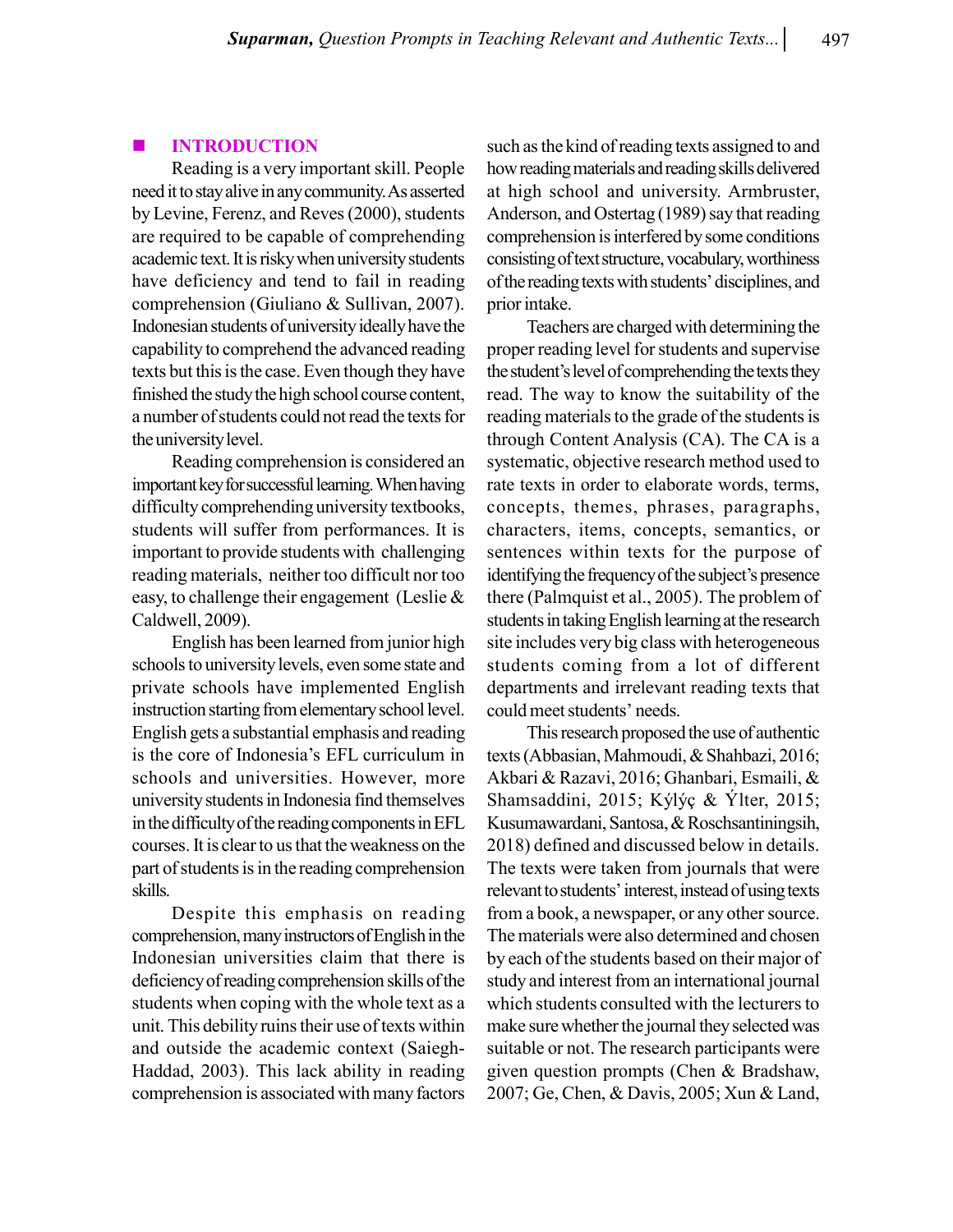2004) as guidance for them before they were requested to read the text. The students were pushed to do this activity cooperatively discussing the texts with peer group from the same department. In other words, they did peer correction, and peer feedback (Havranek, 2002; G. H. C. Lin & Chien, 2009; Maarof, Yamat, & Li, 2011; Mendonca & Johnson, 1994) that made the class very active, even more active than expected. In short, this research used studentscentered learning (Asoodeh, Asoodeh, & Zarepour, 2012; Dano-Hinosolango & Vedua-Dinagsao, 2014; Kaput, 2018; Nair, Shah, Seth, Pandit, & Shah, 2013) rather than lecturercentered learning; students' activities were evaluated using authentic assessment (Dano-Hinosolango & Vedua-Dinagsao, 2014; Frey, Schmitt, & Allen, 2012; Kearney, 2013) from the beginning and such evaluation was informed to the students (research participants) in the first week so that they knew what to do, how to do it, why they did it, and how they were evaluated.

Based on the aforementioned analysis, the following formulated research questions are posed to fill the gap in previous studies:

- 1. Can question prompts be used in teaching authentic and relevant texts to improve students' academic text comprehension?
- 2. Is there any difference in academic text comprehension ability between the two genders?

# LITERATURES REVIEW Question Prompts

Encouraging students with suitability questions is another potent strategy for building (Hacker & Tenent, 2002; Rosenshine & Meister, 1994). Asking as a technique can guide students to work on assignments with the intention of making students experts strengthen, assess questions that are responsible for the problems that must be resolved. Prompt questions facilitate

to expose student mental activities (Scardamalia & Bereiter, 1985). The question could be more directly to develop metacognition.

Lecturers can design prompts for procedural guidance to give students specific procedures that ease the fulfillment of a task. Students can temporarily depend on this request until they build their own internal structure to complete the task. Researches tell us that question delivered is able to ease students' comprehending their knowledge to activate the previous intake and highlight their process of thinking (King, 1992, 1994). The question can help learners' complete the learning and reduce the cognitive burden on students by reminding them how to complete activities (Ge et al., 2005; Zellermayer, Salomon, Globerson, & Givon, 1991). The questions give guidance from high-level planning processes, copying, identifying, and correcting, which readers are not possible to turn on themselves, too (Zellermayer et al., 1991).

The questions asked to supply a technique for encouraging control, explanation, and assessment by the learners, and understanding fusing. Also, the prior research unveiled that learners who are asked to stop at times during completing the tasks and asking metacognitive questions to themselves are more probable to center on completing the task processes and own greater accomplishment in completing the tasks (Schoenfeld, 2014). Learners' metacognitive questions encourage knowledge transfer completing tasks (King, 1992; X. Lin, 2001; Zellermayer et al., 1991). Assisting learners to develop the ability to control and alter their own method and use of property empower them to increase common learning skills where the learners can utilize in various settings (Bereiter & Scardamalia, 1985; Scardamalia & Bereiter, 1985). By controlling the benefit of self-study and the use of properties, learners can notice the requirement to catch up with new levels of study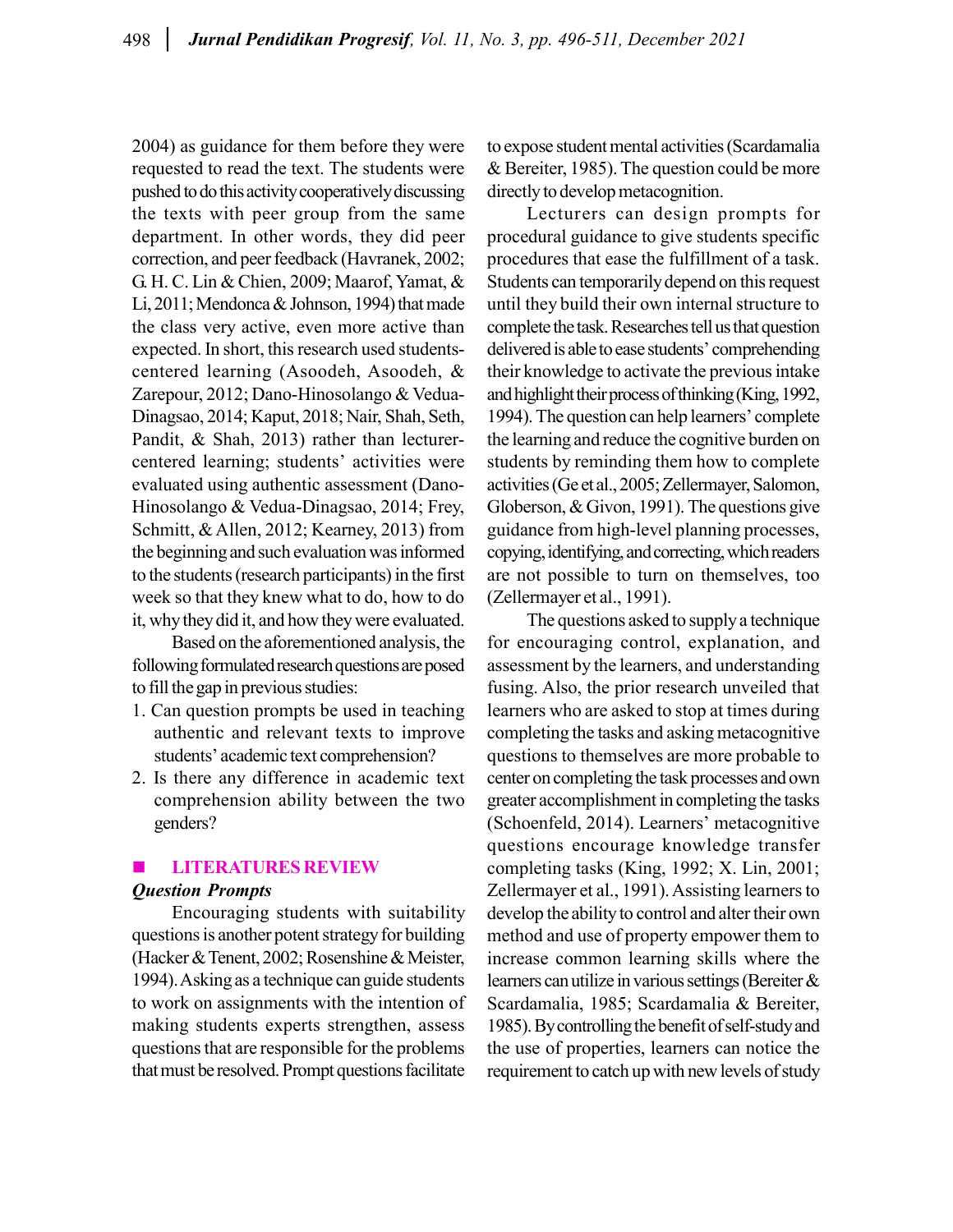and comprehension (X. Lin & Lehman, 1999).

# Defining Authenticity

There are many meanings associated with authenticity, therefore it is not surprising that this label still ambiguous in the minds of almost all educators. Moreover, it is always possible to captivate in significant debates about the different opinions of authenticity up to come to an agreement on what we are discussing. In any case, there are seven definitions come up from the literature:

Authenticity concerns the language produced by native speakers and for indigenous speakers in their language group (Little, 1997; Porter & Roberts, 1981). Authenticity concerns the real speaker/writer language produced by people origin, sending actual words (Benson & Voller, 2014; Morrow, 1977; Nunan, 1989; Porter & Roberts, 1981; Swaffar, 1985). Authenticity refers to the qualities given to a text by the recipient, so that it is not perceived as something paste in a text, but is given on it by the recipients (Breen, 1985; Widdowson, 1978). Authenticity refers to the reciprocation between learners and educators (Van Lier, 2014). Authenticity refers to the kinds of assignment selected (Bachman, 2002; Benson & Voller, 2014; Breen, 1987; Guariento & Morley, 2001; Lewkowicz, 2000; Van Lier, 2014). Authenticity refers to the social circumstances of the learning room (Arnold, 1999; Breen, 1985; Guariento & Morley, 2001; Rost, 2006). Authenticity refers to society and the capacity to conduct or reckon an objective language cluster so that it is identified (Kramsch & Widdowson, 1998).

From this, the researchers know the concept of authenticity can be put both in the text, people, society, or cultural situations and the goal of act of communication, and the combination. Morrow (1977) said that authentic text is a piece of real language either spoken and written for real community and constructed to deliver messages.

Referring to this definition authentic text is based on the source and the production contexts. This idea is agreed by Porter and Roberts (1981) point out, native speakers are able to know authentic texts with little skeptic and enough accuracy. Furthermore, by defining authenticity in this way, In addition to, the researchers, through this definition, are able to start to know the features surface of authentic discourse and assess text created or students' result is identic (Bachman & Palmer, 1996; Gilmore, 2007)

#### **ENETHOD**

# Research Design

The method used is quantitative design with one group pretest-posttest design with the help of SPSS Version 23 because this design is considered appropriate to answer the research questions. In this study, the single group of students was given pretest before being exposed to experimental treatment, and this group was given posttest after being treated.

#### **Participants**

This study took place in Sumatra Institute of Technology Panel et al. (2000) Indonesia. The total number of students taking subject was 3,500 students. The participants in this study comprised 406 students.

#### Materials and Instrument

Academic Text Comprehension focused on comprehending ideas. To comprehend ideas in details, the objectives of this subject were to make students able to read as well as improve their vocabulary mastery. They are requisites to be able to convey their ideas for presentation.

Concerning the learning texts required the students to browse journal articles relevant to their own departments and individual interests. The students were given freedom to choose and determine certain texts congruent with their interests.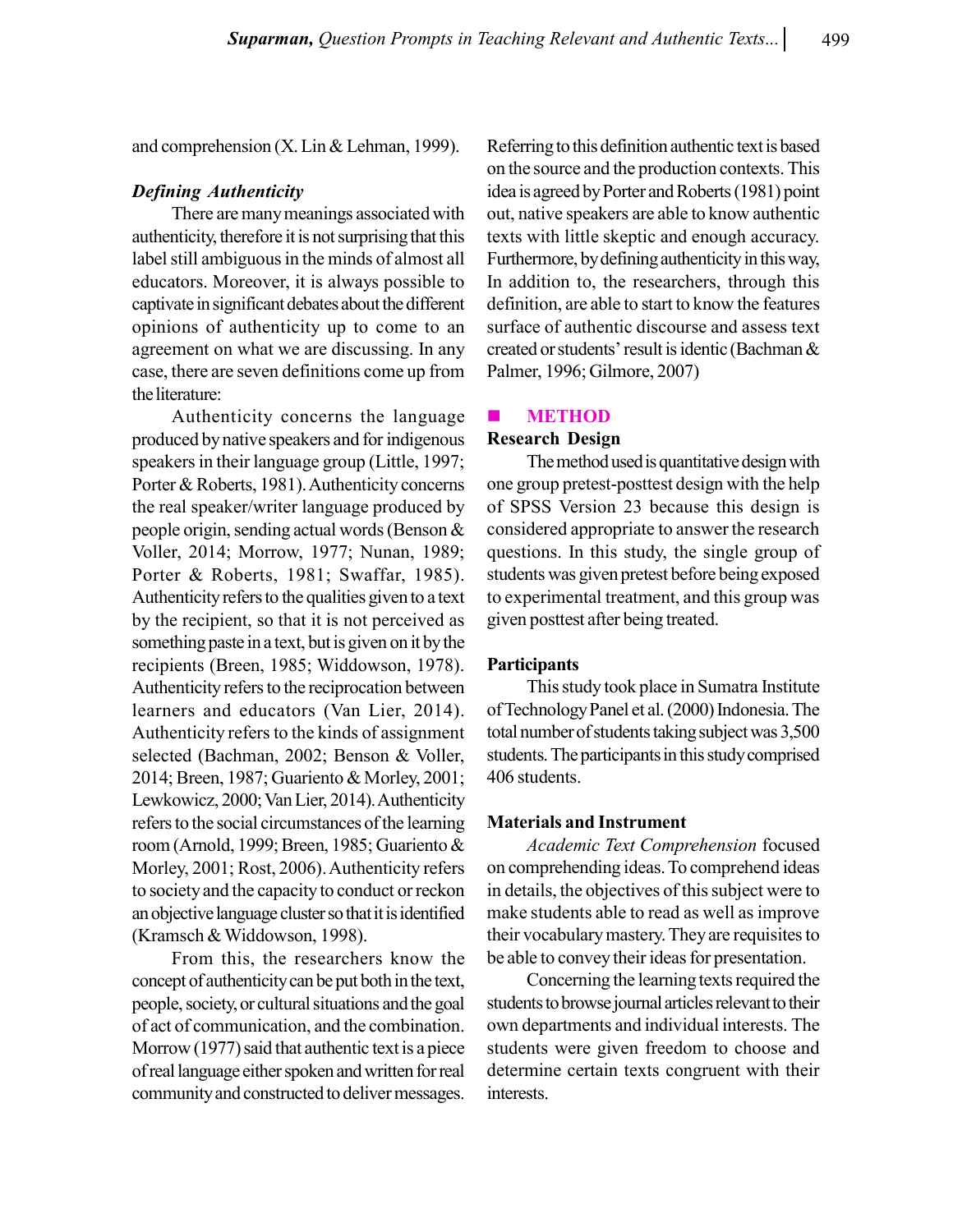# Procedure

In this study, academic text comprehension activities were divided into three stages: pre-, while- and *post*-comprehensions. In precomprehension activities, that is, in the first week of the semester, the lecturers introduced the activities that the students would do during the whole semester; explained why they needed English. The students were reminded that they were prospective engineers who were specially prepared for supporting the development of Indonesia in particular and ASEAN in general. Consequently, they were required to be able to read, understand and interpret ideas, concepts, new theories and best practices from international journals.

The contents were mostly the findings of recent research by experts in a certain discipline. Besides, the English language used in the international journals were reviewed by some qualified experts that the quality of both content and language could be guaranteed. Furthermore, at the same time, the students were advised that they would get abundance of vocabulary relating to their majors of study, and what was more important was that they would be exposed to how experts in their disciplines expressed their ideas scientifically in English that they could imitate them. The use of numerous digital technologies are able to promote students' English language mastery (Wafa', 2020).

Another activity which was done in the first week was that the students were told that they would be given question prompts (QPs) to guide them in comprehending the ideas conveyed in the authentic texts. They should learn one journal article each week at home, and discussed it in the classroom. They were advised that they would be more exposed (Bisson, van Heuven, Conklin, & Tunney, 2015; Todd, 2017) to authentic texts that might make them more familiar with them.

The QPs comprise ten questions pertaining to whatever a journal article they would read; from whichever department the reader came from. The QPs are as follows:

- 1. What is/are the problem(s) as the gap of the research that the author tries to answer?
- 2. What is/are the objective(s) of the research?
- 3. Where is the location of the research? Why is the location chosen as the location of the research?
- 4. What is the population and sample or object of the research?
- 5. What research instruments are used to gather the data? What for?
- 6. How are the data analyzed?
- 7. What are their findings?
- 8. What are their conclusions?
- 9. What are the implications?
- 10. In your opinion, what is something important which is not found or dealt with in the research?

By reading the text guided by the question prompts, the learners were more directed to identify the info needed. Other authors called question prompts problem-based learning (Hmelo Silver, Bridges, & McKeown, 2019).

The important activity which was told to the students in the first meeting was that they were expected to be very active in taking part in classroom activities because the lecturer(s) would use authentic assessment (Glogger-Frey, Gaus, & Renkl, 2017), the assessment which would be done from the beginning of the semester while each student was doing an activity such as presenting the results of reading at home, putting forward questions relating to the topic under discussion, and commenting on the topic. Therefore, the scores of the academic comprehension would be obtained from the quizzes, mid and final-semester exams, authentic assessment students' daily activities which had the highest proportion (40%) of the total scores. The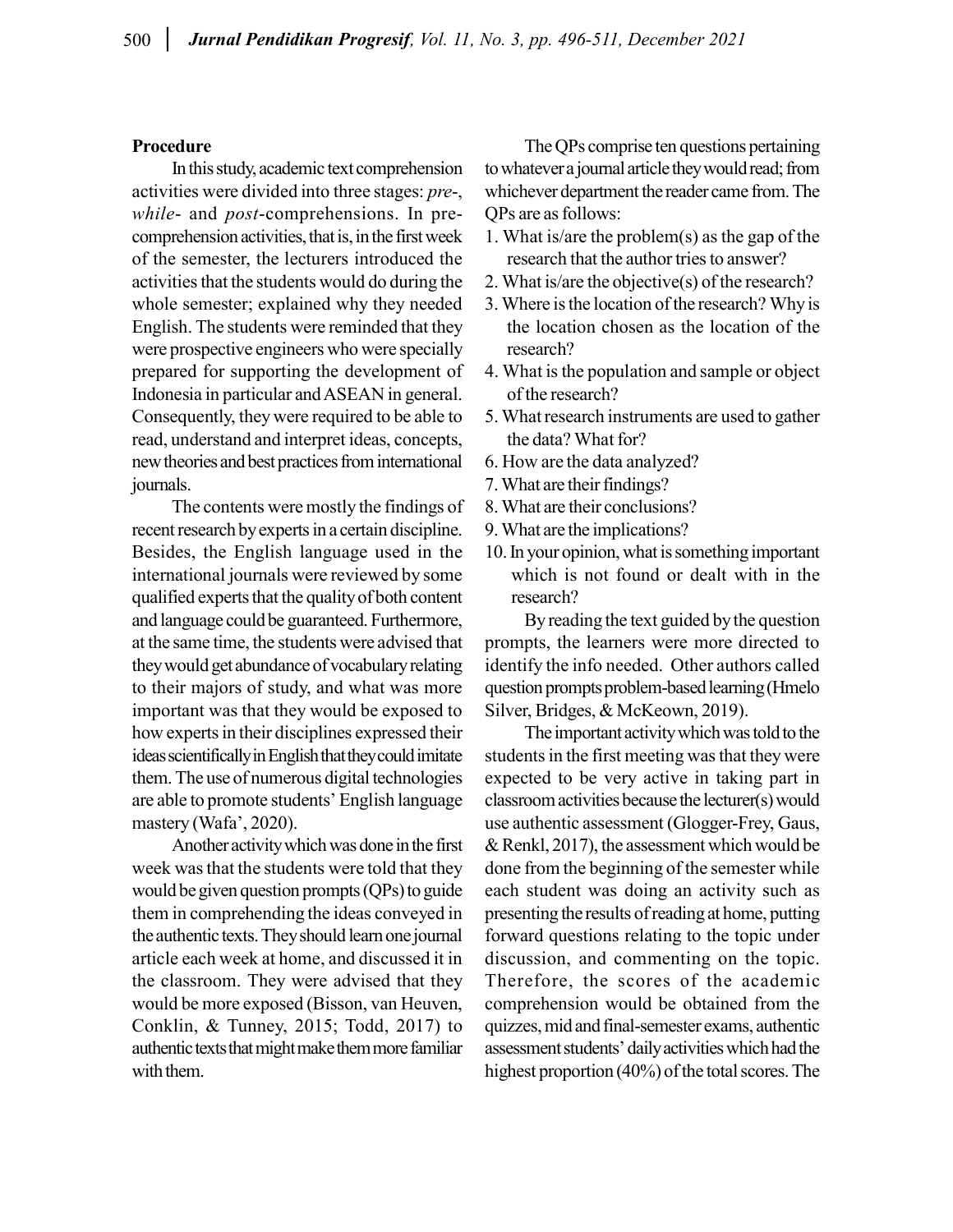complete proportion of the assessment was also informed to the students in the first meeting as follows: Daily-based activities (presentation, forwarding questions, giving comments) (40%), assignments (20%), mid-semester- (20%) and final semester exams (20%).

Finally, still in the first week, after describing briefly to the students what to do, how to do it, why should do it, as well as how to assess it, and letting the students ask questions about anything unclear, the students were invited to have a practice of how to browse an international journal by means of their Android mobile phones, took one example of international journal, and discussed it based on the QPs. The students were supposed to work in groups so that they are able to share ideas, and study to one and other. Once the students understood what to do and how to do it, at the end of the meeting in the first week, the lecturer(s) assigned them to browse an international journal relevant to their major of study selecting the most interesting topic for him-/herself so that he/she would be more motivated to learn it and more beneficial for him/her.

In the second week and on through week 15th, the students worked by themselves as what they practiced during the first week, that is, choosing an article for every week, then reading, analyzing, criticizing, and interpreting the findings using the QPs as their guidance in doing the tasks throughout the semester. This can be considered while-stage. Briefly, the activities in the second week and on could be summarized as below:

## Pre-Activities

The leaners replied to the lecturer's greeting. They were paying attention to the lecturer's appreciation about what had been done in the previous week and relating it to what they would do in the current week. They were briefed about what would be presented in the current week, how many presenters would present different topics, how the presentation should run, and how all the activities would be evaluated.

# While-Activities

One volunteer from a certain department came forward to present what he/she had prepared a week before, telling her name and department so that the lecturer could identify him/ her in the students' list to score his/her performance. The presenter put forward her topic for about 5–7 minutes comes after by three questions, or comments from the assembly. Not only presenters but also questioners / commentators were scored ranging from 10 through 100. Such presentation, questions, and comments last for about 10 minutes for each presenter. The researchers observed and evaluated the learners' activities from the beginning through the end of the meeting. The observation was done to see what was going on when the students were in the class. Given that the learners knew that not only the presenters who were evaluated and scored but also the questioners and commentators.

# Post Activities

At the end of the presentation, questions, and comments, the lecturers provided closing remarks pertaining to the discussion as a whole, which just finished, appreciated the presenters, questioners, and commentators. Sometimes the lecturers explicitly stated feeling of proud of the whole discussion and especially the presenters, who were very enthusiastic, high self-confident, and convincing. The lecturers re-affirmed the authentic assessment that was used throughout the process of presentation. The leaners were invited to take part in the coming presentation in the following week with new topics and new presenters which might be more challenging and interesting. They were encouraged to gather more scores on the Academic Text Comprehension.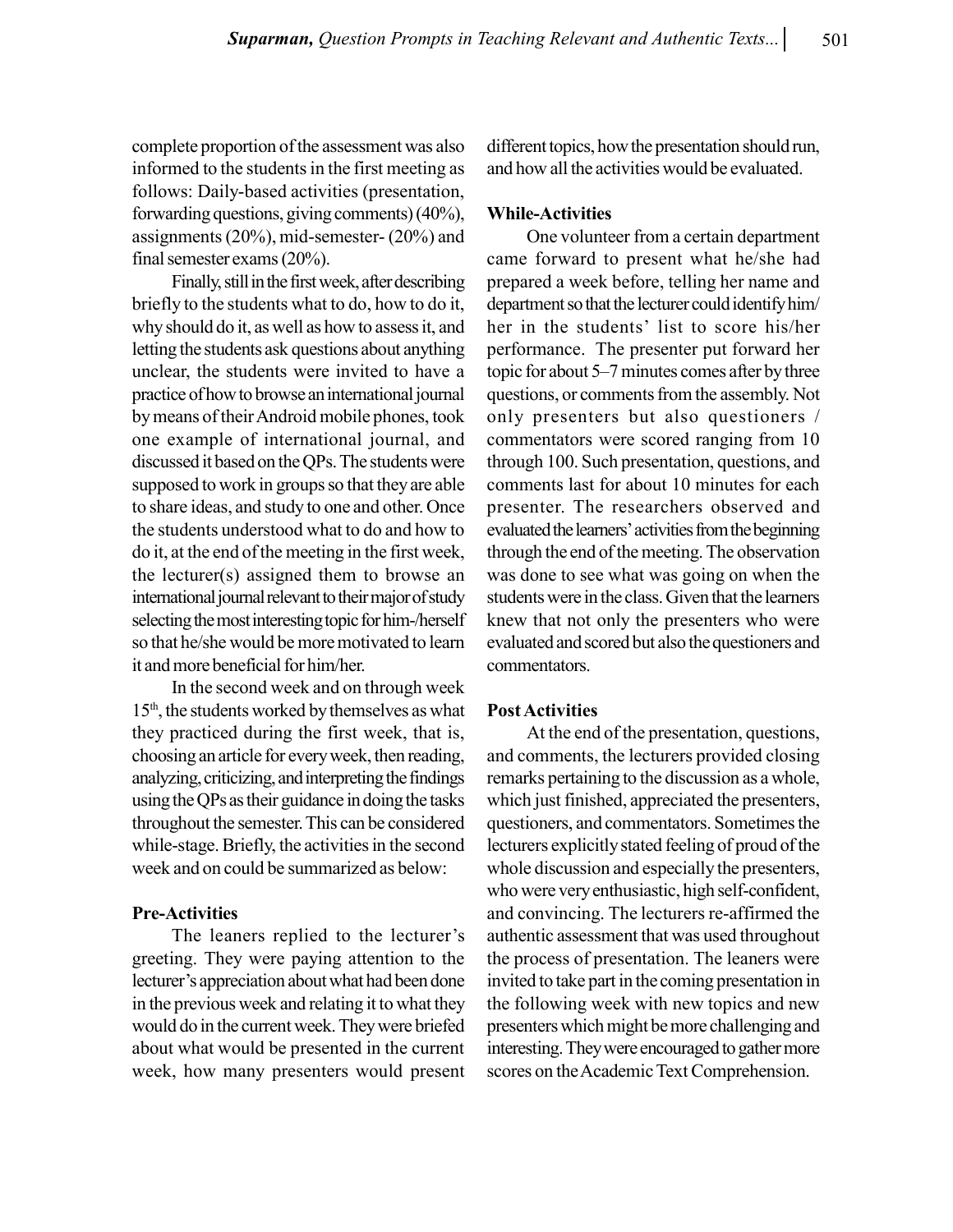|                               | <b>Common Practices in ITERA</b>            |        | <b>Novelties in this Study</b>                                |
|-------------------------------|---------------------------------------------|--------|---------------------------------------------------------------|
| Book-based or newspaper-based |                                             |        | International journal-based selected by the students based    |
|                               | materials selected by the lecturer          |        | on their own department and individual interest.              |
| 2                             | Texts followed by questions, vocab          | 2      | Question Prompts provided in the beginning of the             |
|                               | identification and grammar practice         |        | semester                                                      |
| 3                             | Single competence (mostly reading and       | 3      | Integrated competences (reading for writing, writing for      |
|                               | grammar competences)                        |        | discussion/speaking, presentation for listening,<br>and       |
|                               |                                             |        | listening for speaking)                                       |
| 4                             | Using questions comprised explicitly        | 4      | Using high thinking order skills                              |
|                               | stated information, rote learning           |        |                                                               |
| 5                             | Mostly lecturer-centered learning           | 5      | Mostly student-centered learning                              |
| 6                             | Measured by using quizzes, mid-             | 6.     | Measured by using presentation, forwarding questions,         |
|                               | semester and final-semester exams           |        | commenting were scored in situ                                |
| $\tau$                        | Scoring proportion $-$ e.g. quizzes         | $\tau$ | Scoring proportion - e.g. classroom activities (presentation, |
|                               | $(20\%)$ , mid-semester $(35\%)$ and final- |        | forwarding questions and commenting) (40%), assignment        |
|                               | semester exams $(45%)$                      |        | (20%), mid semester test (20%) and final semester test        |
|                               |                                             |        | $(20\%)$                                                      |
| 8                             | Lecturer feedback                           | 8      | Peer feedback                                                 |
| 9                             | Sometimes with take home assignment,        | 9      | Take home assignment every week.                              |
|                               | but frequently without it.                  |        |                                                               |
| 10                            | Almost no exposure to authentic             | 10     | A lot of exposure to authentic materials.                     |
|                               | material                                    |        |                                                               |
| 11                            | Learning in the class managed by the        | 11     | Managed each of the students together with their peer         |
|                               | lecturer                                    |        | group                                                         |
| 12                            | Lecturer as the source of knowledge         | 12     | Lecturer as a facilitator, communicator and guidance          |

Table 1 Comparison between common practices and the novelties in current research

The benefits of using these activities are as in Table 1 below.

Table 1 shows the novelties that were implemented in this study which were not found in conventional ESP classrooms in ITERA and in other universities in Indonesia. And these novelties were found to be very suitable for engineering students, at least, in this study. In the week 16, they had final semester examination.

## Data Analyses

The collected data were analyzed using descriptive statistics to answer the first research question and t-test to answer the second research question.

# RESULTS AND DISCUSSION Result Regarding RQ 1

The following is the result of the descriptive data analysis to respond to the first question: Can

question-prompts be used in teaching authentic and relevant texts to improve students' academic text comprehension?

Table 2 shows that the participants were involved at the pretest and posttest  $(N = 406)$ . At the pretest the lowest point was 45, while in the posttest the lowest score was 75. Table two tells that there was an progress in the lowest score by 30. It is clear that question prompts on relevant and authentic texts can be used to improve students' academic text comprehension ability. At the pretest the average score is 51.80 while the posttest average score is 80.30. There is an increase in score of 28.50. This suggests that question prompts used in teaching relevant and authentic texts can improve student academic text comprehension, (See Table 2 above). This improvement can be attributable to the nature of the ESP learning activities carried out in this research which was very different from the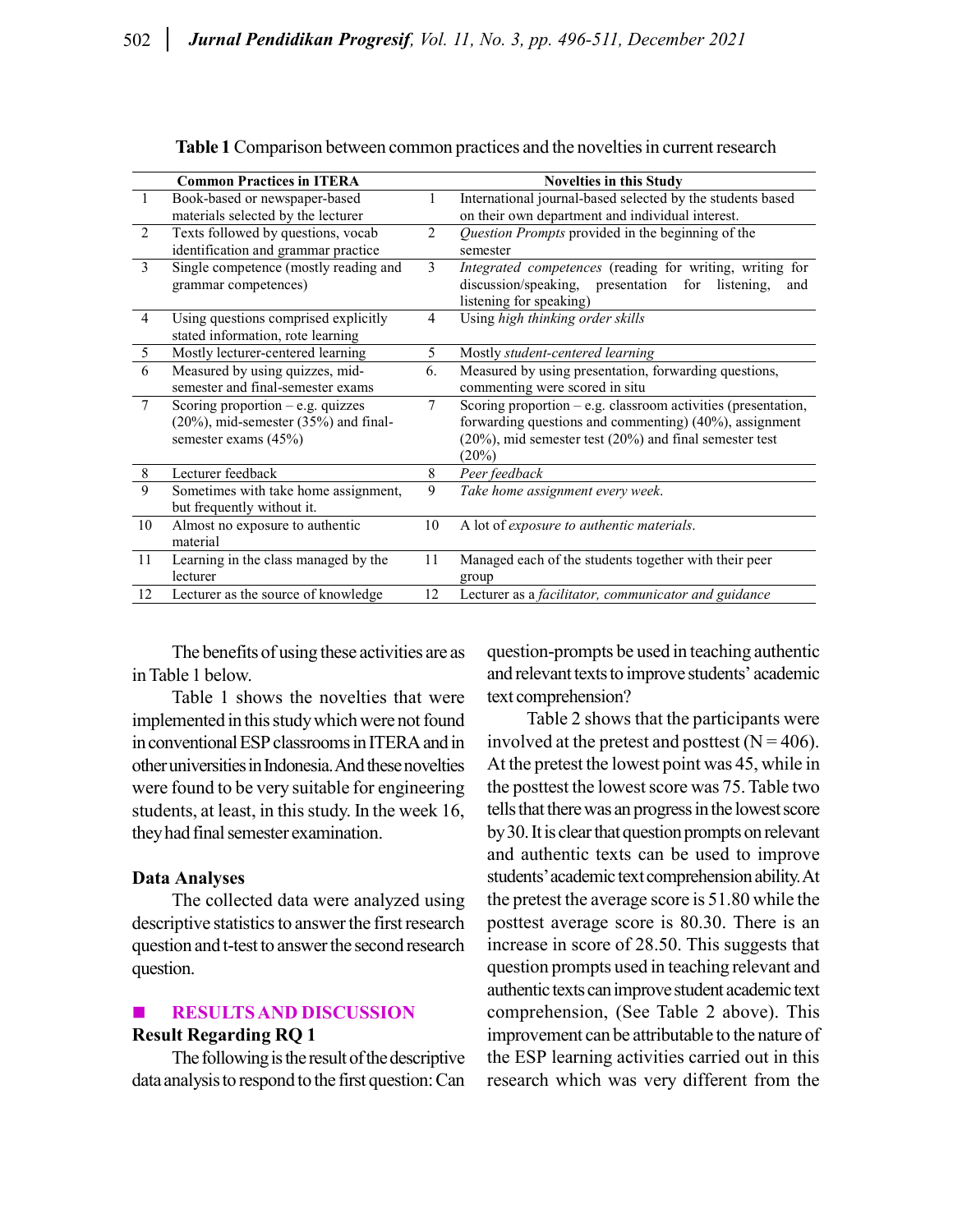| <b>Descriptive Statistics</b> |              |           |           |                      |      |           |           |  |  |  |
|-------------------------------|--------------|-----------|-----------|----------------------|------|-----------|-----------|--|--|--|
|                               |              |           |           | Std.                 |      |           |           |  |  |  |
|                               | Minimum<br>N |           | Maximum   | Mean                 |      | Deviation | Variance  |  |  |  |
|                               | Statistic    | Statistic | Statistic | Statistic Std. Error |      | Statistic | Statistic |  |  |  |
| Pretest                       | 406          | 45        | 86        | 51.80                | .330 | 6.659     | 44.336    |  |  |  |
| Posttest                      | 406          | 75        | 86        | 80.30                | .174 | 3.516     | 12.359    |  |  |  |
| Valid N (list wise)           | 406          |           |           |                      |      |           |           |  |  |  |

Table 2 Descriptive Statistics

Source: Data Analysis

conventional way of ESP teaching and learning especially in ITERA.

The students are usually given passages from texts or some printed newspaper-based passages in English. They have to read them, answer the questions that follow, underline difficult vocabulary, and then look up the meaning of the new and difficult words in dictionaries. There is almost no real interplay among the learners or between learners and the lecturers. Frequently, the English lecturers explain grammatical structure and the students have to do a task relating to the topic of grammar under discussion but the teaching materials are not related to the students' major of study or discipline.

By contrast the materials as stated in the previous section were authentic and relevant journal articles browsed by the each individual of the students, analyzed in their homes based on the question prompts, presented by students in front of the class (hence student active learning and student centered learning), all students' activities in the classroom were assessed in situ from the beginning through the end of the semester (hence authentic assessment), and most of the ESP activities were done by students whereas the lecturers acted as facilitators, (see Table 1). By this sort of nature of ESP in ITERA, the findings are as expected – the students were very active, enthusiastic, tend to have high motivation, very critical, analytical, have higher ability to interpret and make more inferences. Noted that less appropriate text presented by the lecture

miscalculations can be detrimental for readingmotivation (Afreen Faiyaz, 2020).

## Result Regarding RQ 2

The following is the result of the data analysis to direct the second question: Is there any difference in academic text comprehension ability by gender? Table 3 tells us that Levene's Test for Equality of Variances Equal variances assumed is .976 greater than p 0.005. It implies that there is no distinction in academic text comprehension on each of the gender category (sig.  $=$ 0.976>0.005).

# Question Prompts to Improve Academic Text Comprehension Ability

The results of the data analysis indicate that the use of question prompts together with relevant and authentic materials can improve learners' academic text comprehension ability and there is a noteworthy difference in learners' academic text comprehension ability before and after teaching. This finding suggests that the employment of authentic texts is efficacious to help learners increase their academic text comprehension ability provided that they are guided by QPs. This happens because QPs may have encouraged them to think more specific about the information they need to answer each of the questions given to them. Many pieces of research have been done pertaining to the result of the use of QPs (Chen & Bradshaw, 2007; Ge et al., 2005). It is crucial to record that pragmatic competence was defined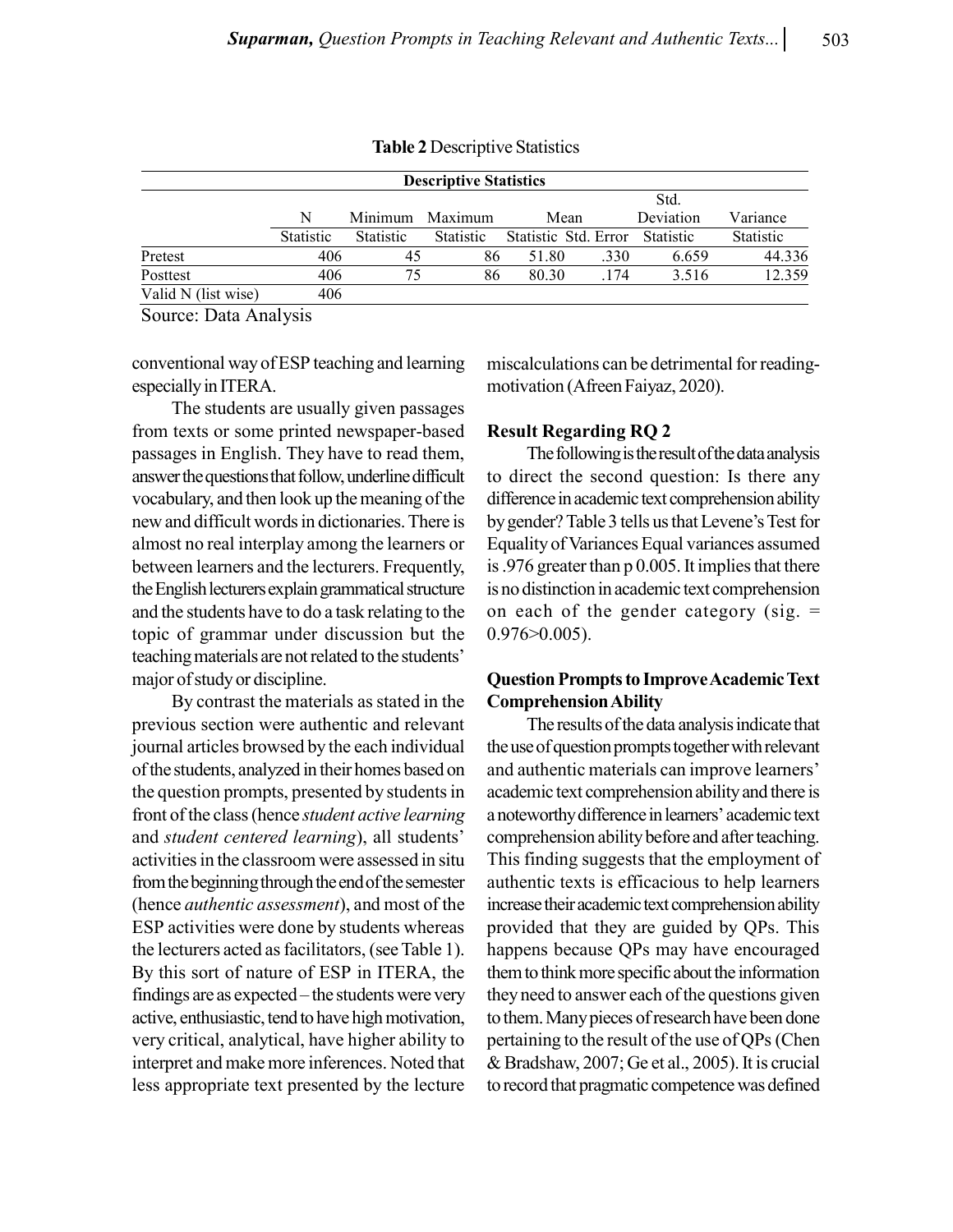|          |                                |      | Levene's Test<br>for Equality of<br>Variances |      | t-test for Equality of Means |            |      |                       |                                                 |       |  |  |
|----------|--------------------------------|------|-----------------------------------------------|------|------------------------------|------------|------|-----------------------|-------------------------------------------------|-------|--|--|
|          |                                |      |                                               |      |                              | Sig. $(2-$ | Mean | Std. Error            | 95% Confidence<br>Interval of the<br>Difference |       |  |  |
|          |                                | F    | Sig.                                          |      | df                           | tailed)    |      | Difference Difference | Lower                                           | Upper |  |  |
| Posttest | Equal variances<br>assumed     | .001 | .976                                          | .307 | 404                          | .759       | .113 | .367                  | $-.609$                                         | .834  |  |  |
|          | Equal variances<br>not assumed |      |                                               | .307 | 285.216                      | .759       | .113 | .367                  | $-.610$                                         | .835  |  |  |

Table 3 Result of Independent Samples Test by Gender

as the capability to utilize language successfully in context and to meet particular purposes (Xiao, 2015); earlier in much more general concept, (Ward, 2016) defined practical ability as the students' understanding of the nonnative language or second language about the accurate use of language in a certain situation and context. All authors have found that QPs have been proven to make students able to do the tasks given to them easier, more directed, more accurate, and finally more successful. To improve reading skills students must be given flexibility in several cognitive styles. In addition, teachers should educate students in various reading activities and reading assignments to hone reading skills (Valencia, 2019).

Without QPs, they tend to read all the passage. They tend to be like a person trapped in a jungle, without knowing what to do and to find and how to find it. However, by providing QPs before they start reading, they have a "compass" on what to find, where to find it, and how to find it. This has been found to have increased their motivation to read as well because they feel that they can do it successfully. The feeling of being success may have motivated them to learn and learn more. By contrast, when the students have feeling of failure, they tend to be frustrated and make them stop reading. There are differences between those previous studies

with the current study. In the previous studies, the materials used as the reading tasks were not based on international journal articles; and the students were not assigned to select the materials by themselves, and they were not made active participants in learning process. Consequently, the students felt bored, unmotivated to learn, producing unsatisfactory results, which also happen in other countries (Celik Korkmaz & Karatepe, 2018; Qiu, Chen, Xu, & Sun, 2019; Tong, 2018), consequently in this study the students were more enthusiastic, active, and challenged to comprehend the materials. Similar to the question prompts (QPs) authentic materials can also be used to improve students' interest and comprehension ability. This discovery in line with the discovery of the prior research (Abbasian et al., 2016; Kýlýç & Ýlter, 2015). Another important thing that has caused the students to have higher enthusiasms to engage in academic text comprehension activities was that the lecturers appreciated students' performances. The students felt highly appreciated; therefore, they have decreased levels of anxiety and became more motivated to learn better and better. Also, they were able to recall vocabularies when composing a resume and pronounce troubled words during which speaking. The students who experienced an increase in learning achievement the lower the level of anxiety got (Alhuwaydi, 2020).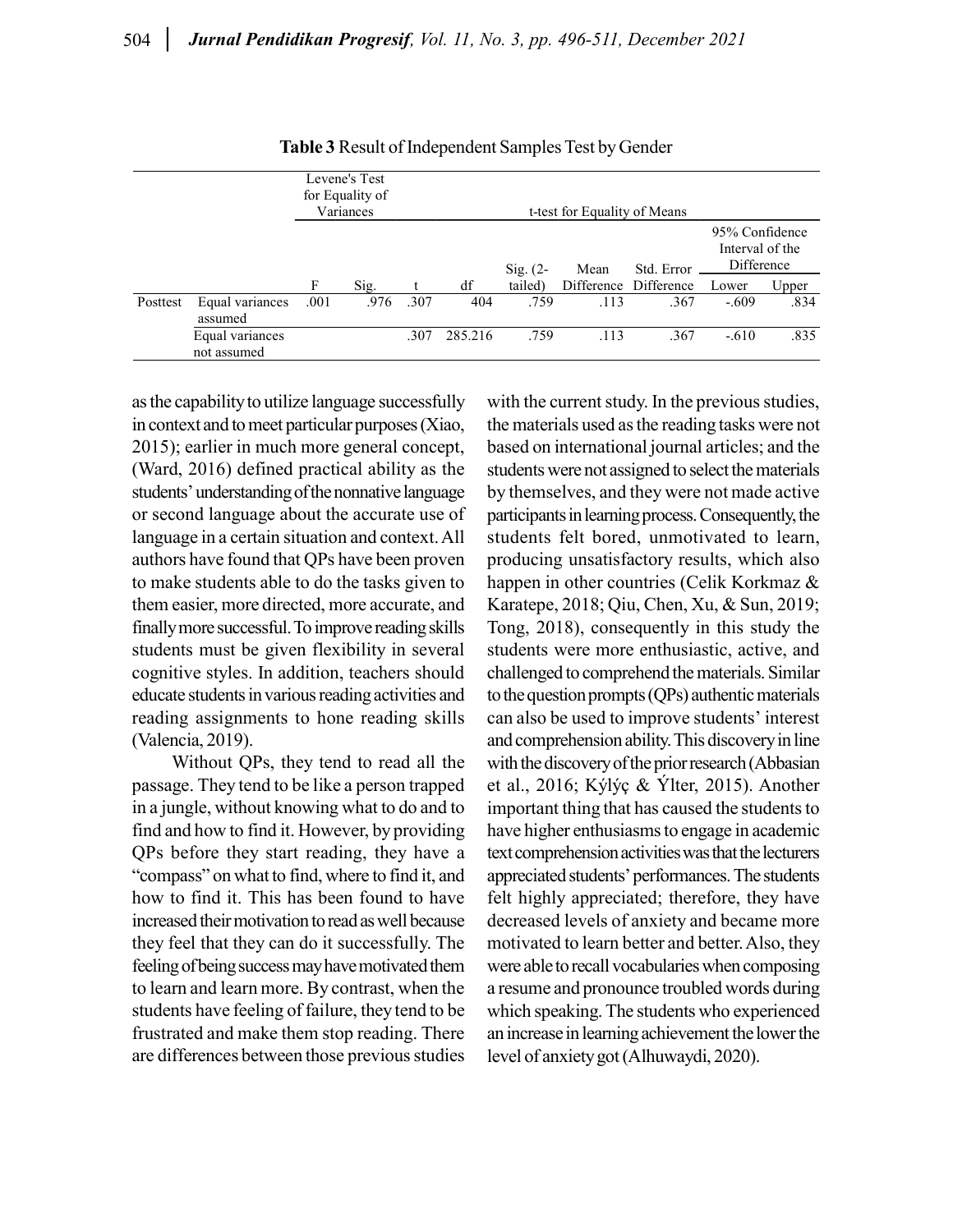#### Question Prompts on Gender Effects

Another finding of the results of the data analysis above suggests that all students in every department had similar potential to be developed. This idea can be seen from the interaction between departments and academic comprehension. Almost all students in each class from every department showed their high capacity and understanding of what they had read, analyzed and interpreted. This may have happened because they had sufficient background knowledge that they brought to the texts which made them easy to digest them although the texts were taken from international journals which were considered more difficult by other students from other departments who did not have enough background knowledge. It also implies that students' background knowledge should be considered in helping them improve their comprehension ability.

One thing that might be interesting is the comparable reading achievement of boys and girls. This is an honor where people notice the distinction between countries, even though gender distinction in reading performance scores are not vivid or considerable in any country. Differences in this subject are global and rather notable. However, one suspects that these results represent more than uniformity, the culture between the countries in which we operate rather than something that is inherently and biologically established (Loh & Sun, 2018; Solheim & Lundetræ, 2018; Thorndike, 1976). In this study, it has been found that, males' academic comprehension is Equal variances assumed to females'. This suggests that each gender has potentials to reach better achievement than that of the other. The necessary is that the appropriateness and suitability reading text being chosen (Diana, Wello, & Jabo, 2020)

#### **E** CONCLUSIONS

Question prompts in teaching relevant and authentic texts can be used to help improve student academic text comprehension. The finding indicates that question prompts encourages the students to think more specific about the information they need to answer. The question prompts can be used to improve students' interest in reading comprehension and thus can result in students' reading text comprehension improvement.

There is no difference in academic text comprehension by gender. The finding indicates that both male and female students in every department have comparable potential to be developed in terms of their reading text comprehension using the question prompts. These findings are relatively new in an Indonesian higher education context, particularly in Lampung Province. Therefore, this study is a scratch for further studies in terms of question prompts used in teaching reading texts to improve academic comprehension ability of diverse students from various departments.

#### Limitations and Strengths of this Study

There are some limitations and strengths of this study. First, the classes were very big (90 students in one class). It was very hard to handle. In addition, there were only two air conditions in each of big classrooms, which frequently did not operate well, consequently not only the lecturers but also the students felt inconvenient to work in such a warm and big classroom. Furthermore, there has not been any internet connection provided by the university in all classes. This made the students sometimes get problems if their mobile phones were problematic such as low battery, or was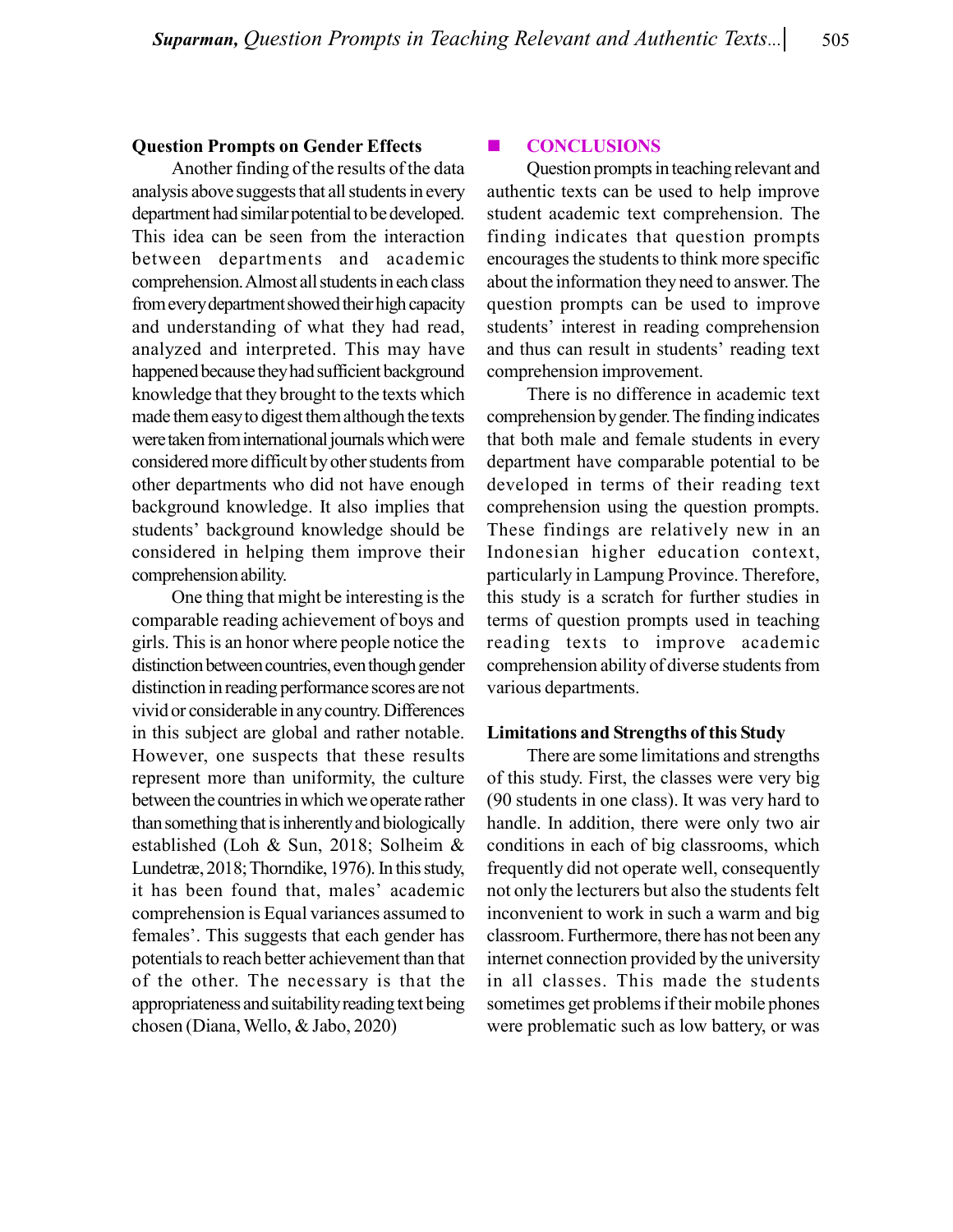left at home. During this study, all students used their mobile-phone-internet connections. In this study, the focus was only on the students' academic text comprehension.

# IMPLICATIONS

Findings of this research add to body of knowledge in line with the existing theories about the acquisition of English as either a second (ESL) or foreign language (EFL) especially in the context of pandemic Covid-19 outbreak; in terms of the use of QPs; the importance of authentic materials for ESL or EFL students; high order thinking skills; authentic assessment; active student learning; student-centered learning; exposure to authentic ingredients; and the role of the lecturer as a facilitator.

## Implication for practice

The researcher recommends in order that the learning process run effectively and efficiently, first of all, class size, 35 students in one class may be more effective and efficient. Second, it is recommended that university authorities must consider things such as class atmosphere, and free and adequate internet access. More importantly, finding of this paper could be applied by educators in using question prompts in teaching to help improve student academic text comprehension.

## Implication for further research

Future researchers are recommended to carry out more studies on other language competences using question prompts in teaching relevant and authentic texts to improve students' writing, presentation and listening competencies to support the findings of this study.

#### Implications for Instructional Designers

This study provides evidence that the question prompts facilitate and promote students' metacognitive skills. Therefore, when instructional designers plan activities in their learning, they need to take into consideration using question prompts as a scaffolding strategy because of the deficiency of face-toface between learners and lectures in the learning environment. Question prompts have the potential to function as "cognitive partners" to facilitate student reasoning and focus on the substance of learning. This is one of the new techniques as outlined in Table 1 from this research, particularly in the Indonesian education context. Based on the findings of this study, this technique is highly recommended not only for off line class, but also and especially for on line class like during the pandemic Covid-19 outbreak. **Example 10** Internal method (EFL) and (EFL) of GEL) of foreign language (EFL) the proteinal manuature of the set of the productions of the studies of the studies and promotion and this study, the focus was only on the st

#### Acknowledgement

This study was accomplished through contributions from several parties. Therefore, the researchers would like to address their deepest and sincerest gratitude to, firstly, Universitas Lampung, Indonesia, which has supported the researchers financially; secondly, the Faculty of Teacher Training and Education (FKIP), Universitas Lampung, for their support; thirdly, engineering students and English lecturers in ITERA Indonesia; next, Ridwan (a Ph.D. student in FKIP Universitas Lampung) for his detail review of the draft; last, but not least, Prof. Dr. Mustofa Usman for his encouragement to write.

#### **ENREGAL REFERENCES**

Abbasian, G.-R., Mahmoudi, H. M., & Shahbazi, A. (2016). An Investigation into the Effect of Authentic Materials on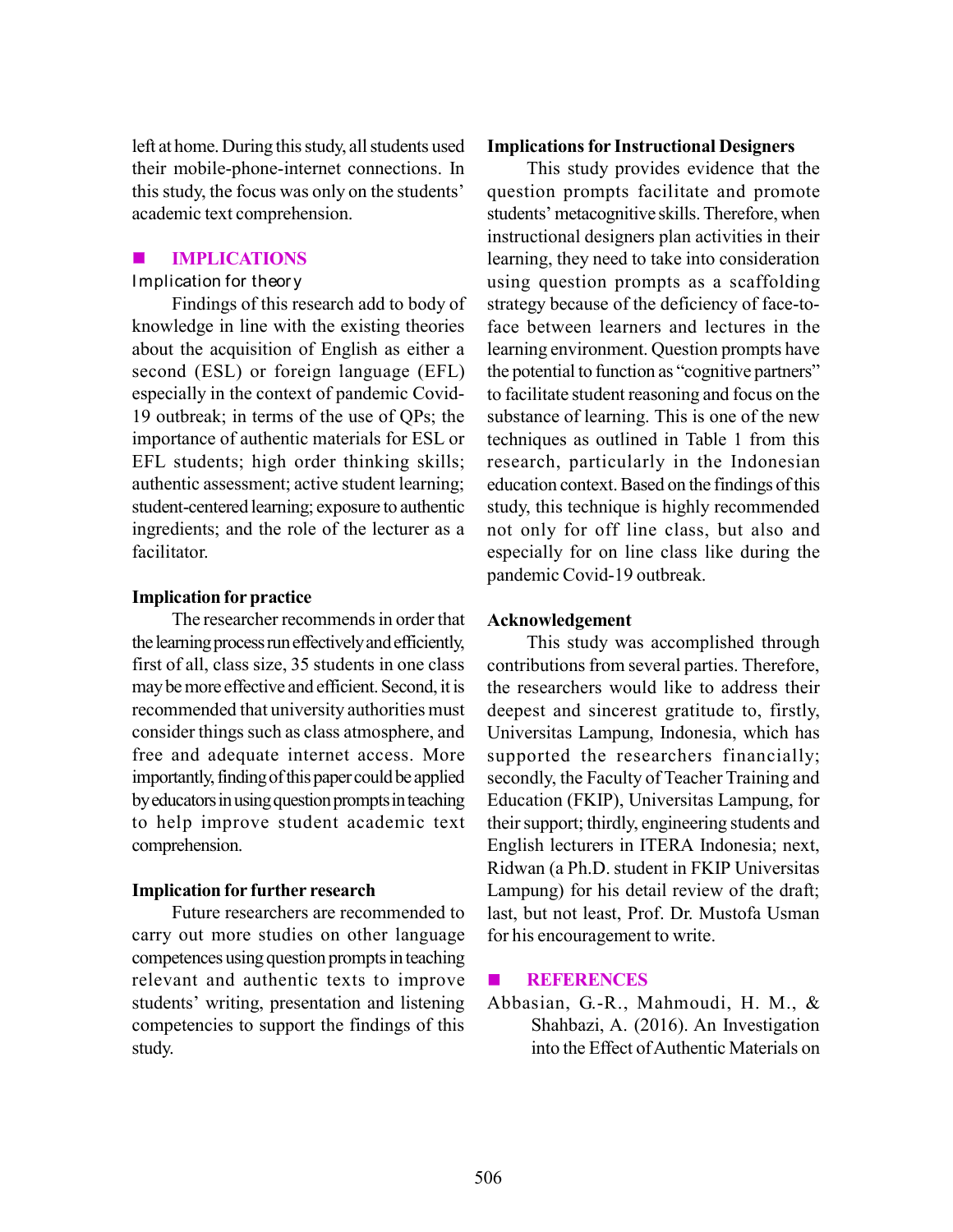Improving Intermediate EFL Learners' Pragmatic Competence. Journal of Applied Linguistics and Language Research, 3(5), 264-275.

- Afreen Faiyaz, A. H. (2020). Literature and Reading Motivation in Saudi EFL Classrooms: Bridging the Missing Link. The Asian ESP Journal, Volume 16 (Issue 1), 16.
- Akbari, O., & Razavi, A. (2016). Using authentic materials in the foreign language classrooms: Teachers' perspectives in EFL classes. International Journal of Research Studies in Education, 5(2), 105-116.
- Alhuwaydi, A. A. (2020). L2 Reading Anxiety and Reading Comprehension among Undergraduates: A Correlative Study. Asian EFL Journal Research Articles, 27(4), 15.
- Armbruster, B. B., Anderson, T. H., & Ostertag, J. (1989). Teaching text structure to improve reading and writing. The Reading Teacher, 43(2), 130.
- Arnold, J. (1999). Affect in language learning: Ernst Klett Sprachen.
- Asoodeh, M. H., Asoodeh, M. B., & Zarepour, M. (2012). The impact of studentcentered learning on academic achievement and social skills. Procedia-Social and Behavioral Sciences, 46, 560-564.
- Bachman, L. F. (2002). Some reflections on task-based language performance assessment. Language testing, 19(4), 453-476.
- Bachman, L. F., & Palmer, A. S. (1996). Language testing in practice: Designing and developing useful language tests (Vol. 1): Oxford University Press.
- Benson, P., & Voller, P. (2014). Autonomy and independence in language learning: Routledge.
- Bereiter, C., & Scardamalia, M. (1985). Cognitive coping strategies and the problem of" inert knowledge",". Thinking and learning skills, 2, 65-80.
- Bisson, M.-J., van Heuven, W. J., Conklin, K., & Tunney, R. J. (2015). The role of verbal and pictorial information in multimodal incidental acquisition of foreign language vocabulary. The Quarterly Journal of Experimental Psychology, 68(7), 1306- 1326.
- Breen, M. P. (1985). The social context for language learning-a neglected situation? Studies in second language acquisition, 7(2), 135-158.
- Breen, M. P. (1987). Contemporary paradigms in syllabus design Part II. Language Teaching, 20(3), 157-174.
- Celik Korkmaz, S., & Karatepe, C. (2018). The Impact of Multi-Sensory Language Teaching on Young English Learners' Achievement in Reading Skills. Novitas-ROYAL (Research on Youth and Language), 12(2), 80-95.
- Chen, C.-H., & Bradshaw, A. C. (2007). The effect of web-based question prompts on scaffolding knowledge integration and illstructured problem solving. Journal of research on Technology in Education, 39(4), 359-375.
- Dano-Hinosolango, M. A., & Vedua-Dinagsao, A. (2014). The Impact of Learner-Centered Teaching on Students' Learning Skills and Strategies.
- Diana, S., Wello, M. B., & Jabo, B. (2020). An Analysis of Chemical Engineering Students' Needs on Text Types and Reading Topics for English Reading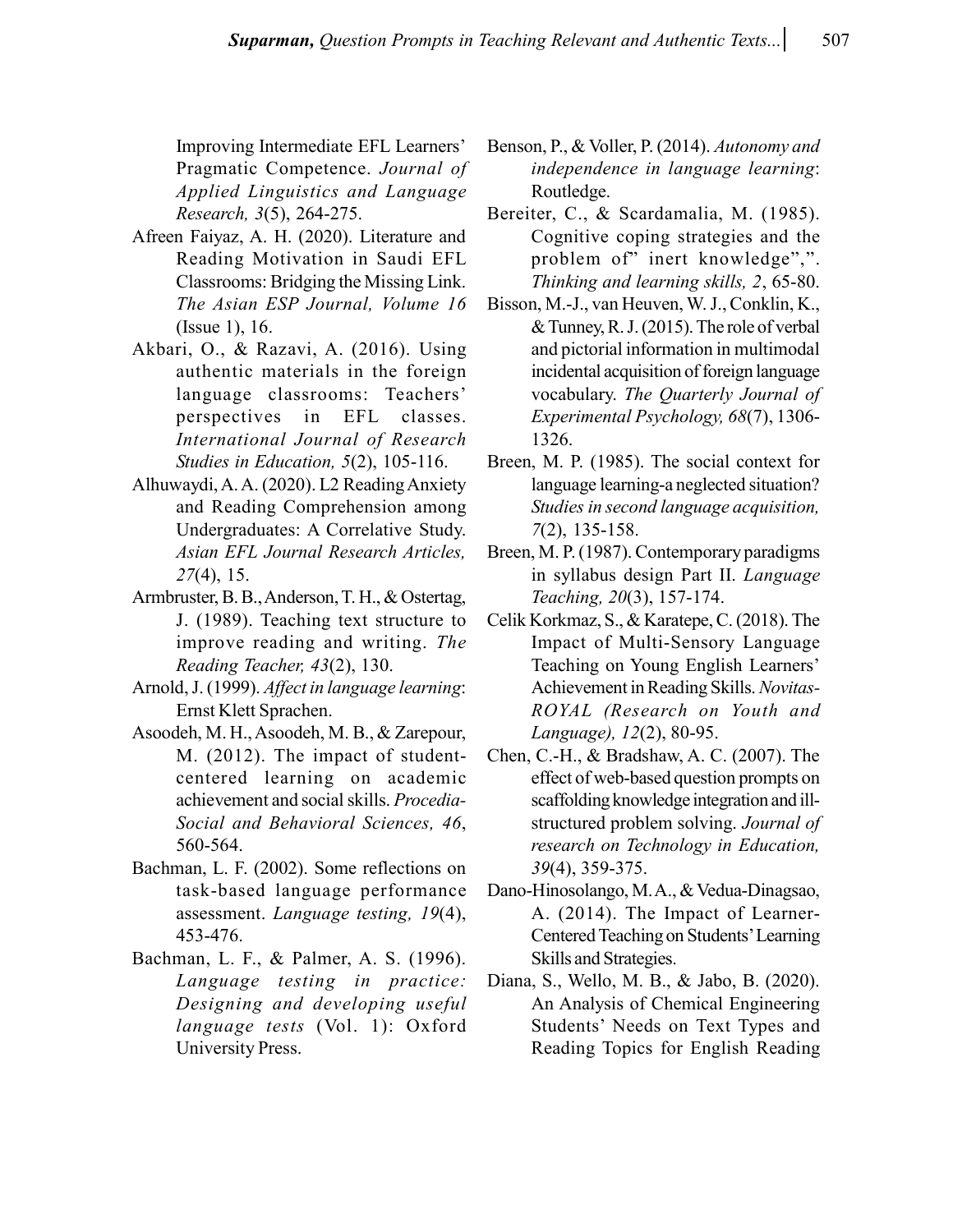Materials Development. The Asian ESP Journal, 16(4), 19.

- Frey, B. B., Schmitt, V. L., & Allen, J. P. (2012). Defining authentic classroom assessment. Practical assessment, research & evaluation, 17(2).
- Ge, X., Chen, C.-H., & Davis, K. A. (2005). Scaffolding novice instructional designers' problem-solving processes using question prompts in a web-based learning environment. Journal of educational computing research, 33(2), 219-248.
- Ghanbari, N., Esmaili, F., & Shamsaddini, M. R. (2015). The effect of using authentic materials on Iranian EFL Learners' vocabulary learning. Theory and Practice in Language Studies, 5(12), 2459-2468.
- Gilmore, A. (2007). Authentic materials and authenticity in foreign language learning. Language Teaching,  $40(2)$ , 97-118.
- Giuliano, B., & Sullivan, J. (2007). Academic wholism: Bridging the gap between high school and college. American Secondary Education, 7-18.
- Glogger-Frey, I., Gaus, K., & Renkl, A. (2017). Learning from direct instruction: Best prepared by several self-regulated or guided invention activities? Learning and Instruction, 51, 26-35.
- Guariento, W., & Morley, J. (2001). Text and task authenticity in the EFL classroom. ELT journal, 55(4), 347-353.
- Hacker, D. J., & Tenent, A. (2002). Implementing reciprocal teaching in the classroom: Overcoming obstacles and making modifications. Journal of Educational Psychology, 94(4), 699.
- Havranek, G. (2002). When is corrective feedback most likely to succeed? International Journal of Educational Research, 37(3-4), 255-270.

Hmelo Silver, C. E., Bridges, S. M., & McKeown, J. M. (2019). Facilitating Problem Based Learning. The Wiley Handbook of Problem Based Learning, 297-319.

- Kaput, K. (2018). Evidence for Student-Centered Learning. Education Evolving.
- Kearney, S. (2013). Improving engagement: the use of 'Authentic self-and peer-assessment for learning'to enhance the student learning experience. Assessment & Evaluation in Higher Education, 38(7), 875-891.
- Kýlýç, Z. V., & Ýlter, B. G. (2015). The effect of authentic materials on 12th grade students' attitudes in EFL Classes. ELT research journal, 4(1), 2-15.
- King, A. (1992). Facilitating elaborative learning through guided student-generated questioning. Educational psychologist, 27(1), 111-126.
- King, A. (1994). Autonomy and question asking: The role of personal control in guided student-generated questioning. Learning and Individual Differences, 6(2), 163-185.
- Kramsch, C., & Widdowson, H. (1998). Language and culture: Oxford University Press.
- Kusumawardani, R., Santosa, R., & Roschsantiningsih, D. (2018). Explore the Use of Authentic Materials to Teach Reading for Junior High School. International Journal of Multicultural and Multireligious Understanding, 5(4), 298-307.
- Leslie, L., & Caldwell, J. (2009). 19 Formal and Informal Measures of Reading Comprehension. Handbook of research on reading comprehension, 403.
- Levine, A., Ferenz, O., & Reves, T. (2000). EFL academic reading and modern technology: How can we turn our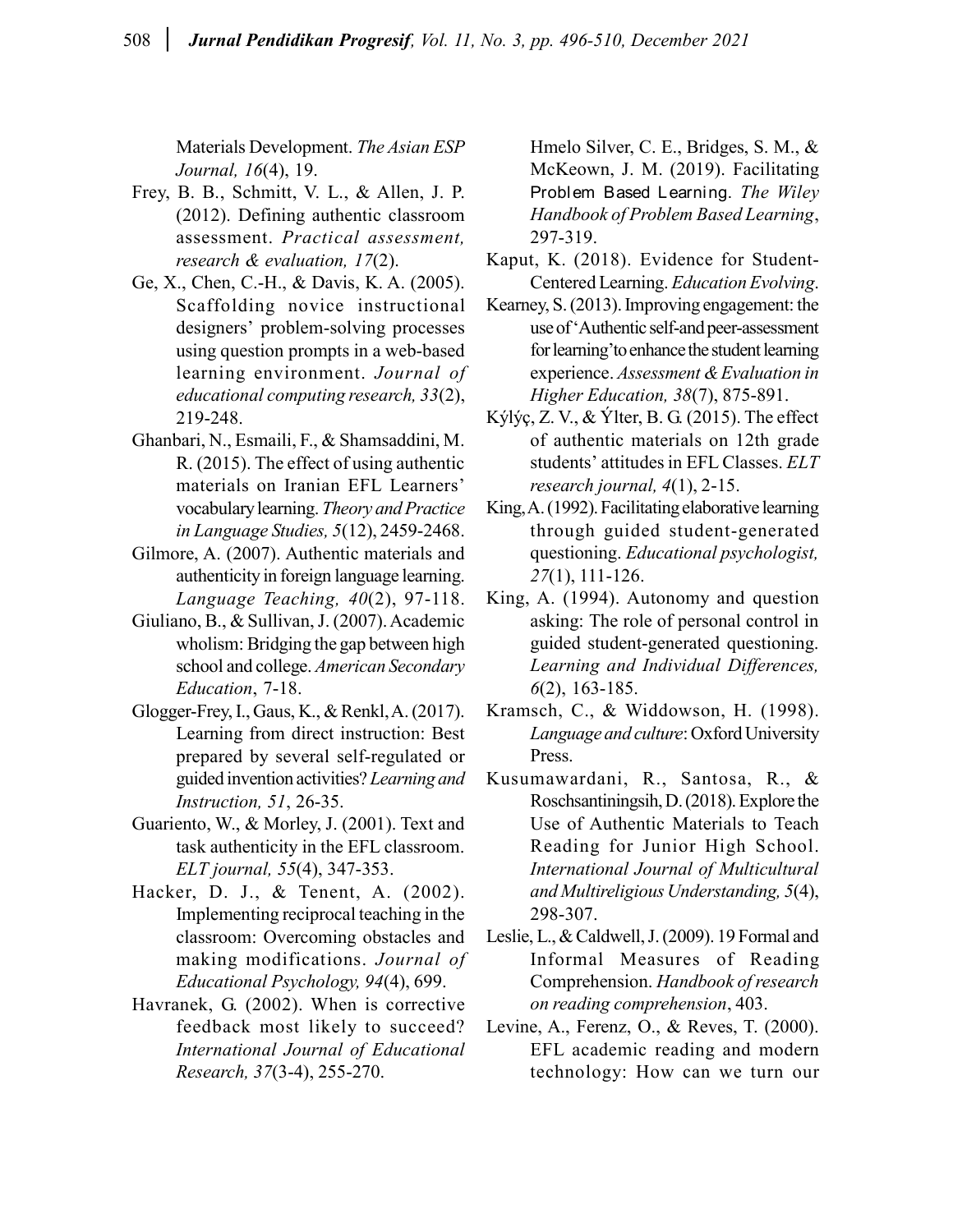students into independent critical readers. TESL-EJ, 4(4), 1-9.

- Lewkowicz, J. A. (2000). Authenticity in language testing: some outstanding questions. Language testing, 17(1), 43- 64.
- Lin, G. H. C., & Chien, P. S. C. (2009). An Investigation into Effectiveness of Peer Feedback. Online Submission, 3, 79-87.
- Lin, X. (2001). Designing metacognitive activities. Educational technology research and development, 49(2), 23-40.
- Lin, X., & Lehman, J. D. (1999). Supporting learning of variable control in a computer based biology environment: Effects of prompting college students to reflect on their own thinking. Journal of Research in Science Teaching: The Official Journal of the National Association for Research in Science Teaching, 36(7), 837-858.
- Little, D. (1997). Responding authentically to authentic texts: a problem for self-access language learning. Autonomy and independence in language learning, 225-236.
- Loh, C. E., & Sun, B. (2018). Report on the reading habits of Singapore teenagers 2017. Office of Education Research (OER), National Institute of Education, Nanyang Technological University (NIE NTU), Singapore.
- Maarof, N., Yamat, H., & Li, K. L. (2011). Role of teacher, peer and teacher-peer feedback in enhancing ESL students' writing. World Applied Sciences Journal, 15, 35-29.
- Mendonca, C. O., & Johnson, K. E. (1994). Peer review negotiations: Revision activities in ESL writing instruction. TESOL quarterly, 28(4), 745-769.
- Morrow, K. (1977). Authentic texts in ESP. Teoksessa S. Holden (toim.) English for

specific purposes: London: Modern English Publications.

- Nair, S. P., Shah, T., Seth, S., Pandit, N., & Shah, G. (2013). Case based learning: a method for better understanding of biochemistry in medical students. Journal of clinical and diagnostic research: JCDR, 7(8), 1576.
- Nunan, D. (1989). Designing tasks for the communicative classroom: Cambridge University Press.
- Palmquist, M., Busch, C., De Maret, P., Flynn, T., Kellum, R., Le, S., . . . White, R. (2005). Content analysis. Retrieved April, 14, 2007.
- Panel, N. R., Health, N. I. o. C., Development, H., Initiative, N. R. E., Literacy, N. I. f., & Health, U. S. D. o. (2000). Report of the National Reading Panel: Teaching children to read: An evidence-based assessment of the scientific research literature on reading and its implications for reading instruction: Reports of the subgroups: National Institute of Child Health and Human Development, National Institute of Health.
- Porter, D., & Roberts, J. (1981). Authentic listening activities1. ELT journal, 36(1), 37-47.
- Qiu, B., Chen, X., Xu, J., & Sun, Y. (2019). A survey on neural machine reading comprehension. arXiv preprint arXiv:1906.03824.
- Rosenshine, B., & Meister, C. (1994). Reciprocal teaching: A review of the research. Review of educational research, 64(4), 479-530.
- Rost, M. (2006). Areas of research that influence L2 listening instruction. Current trends in the development and teaching of the four language skills, 47, 73.
- Saiegh-Haddad, E. (2003). Bilingual oral reading fluency and reading EFL